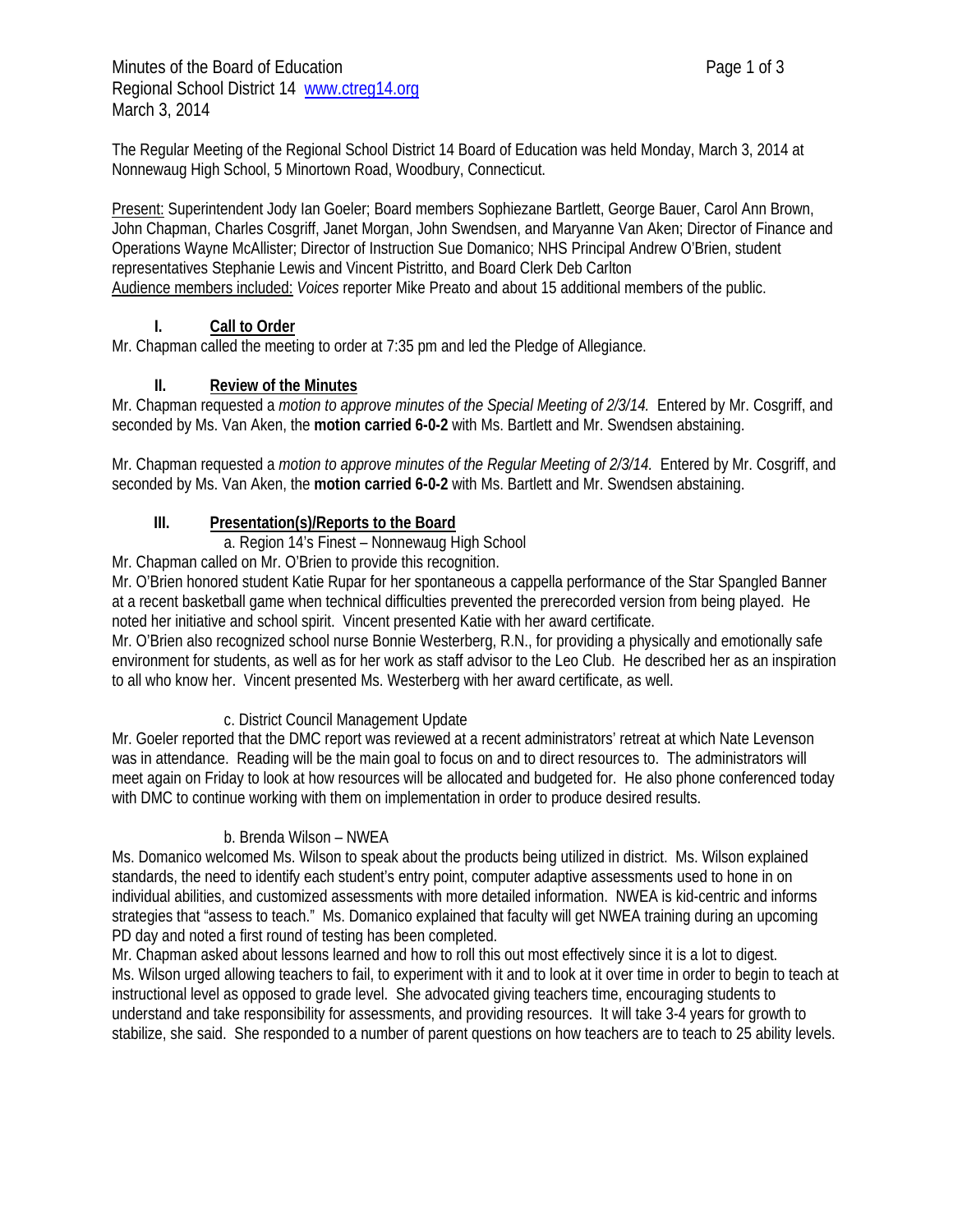#### **IV. Strategic Plan Status and Update**

Mr. Goeler spoke about a second update to the plan, and said an update would be given at the next meeting. He said Ms. Domanico's PD council meets regularly, time and resources have been devoted to the assessment piece, and math nights have been held at BES, MES and WMS. He is back to blogging again, has hosted a roundtable that is viewable on NEAT TV, and spoke about data teams and a systems oriented approach, all of which will be in a formal report on the 18<sup>th</sup>.

He also noted parent emails regarding elementary class sizes, explaining that numbers are always fluctuating. He predicts the need for an additional grade 1 teacher next year at MES and a grade 3 teacher at BES.

### **V. Privilege of the Floor**

Catherine Ringeisen, Woodbury, spoke at length about concerns over class sizes at MES, the stress on the teachers, and the struggles of the children. She asked the board to bear in mind that these early years are building block years and she is afraid the students are not getting enough attention and there is insufficient time to complete things. She believes many parents share her concerns.

Mr. Chapman noted receipt of the parents' emailed concerns and found them to be well articulated. The board will look closely at these areas of concern.

Lisa Rubacha, Woodbury, echoed Ms. Ringeisen's concerns at the 3<sup>rd</sup> grade level, too. The difference between second and third grade is huge, she said, and the pressure is evident, there is so much to do, teachers and students are working so hard, but it is very strained with the number of students per class. To the idea that class sizes are affected by late registration over the summer, she suggested flyers at the preschools and at the libraries. Another parent asked about whether there is a board liaison to the parents, and was told that, traditionally, the PTO is the parents' connection to the board.

Barbara Bradbury-Pape, Woodbury, asked how class sizes are determined; as her child has progressed through the grades, K-3, class sizes have increased for the same group of children, from 16 to 25. Mr. Goeler indicated the board has guidelines on maximum class sizes, but that it is not a perfect science.

Jessyca Tucker, Woodbury, also expressed concern over class sizes and how well teachers can be expected to do with all the NWEA and other responsibilities; we expect so much, she said, but unless resources are provided and smaller class sizes are established, she doesn't know how they can accomplish what they need to. Background checking of volunteers was also asked about, and Ms. Van Aken said that, next month, we will begin a contract with a service that will check all volunteers who come into the schools.

Ms. Morgan asked parents to bear in mind that our buildings may not have physical space for classes of 15 and that number of classrooms is also a factor in class size.

Larry McDonald, Woodbury, and Zoning board member, questioned how an event (Earth Day) got moved to the middle school grounds without BoE approval.

Stephanie Lewis, student representative reporting for the elementary schools, updated the board on a BES student leadership workshop, winter concerts, dental health week, sports day, science fair, and a CT Historical Society field trip. Vincent Pistritto, student rep reporting for WMS and NHS, read a winning chemistry poetry contest submission and talked about student council work on climate at WMS, and highlighted an ugly sweater fundraiser at NHS, noted students qualifying for Northern Regionals, reported on Team Beta's competition in Groton and gave a sports update.

## **VI. Facilities, Finance and Operations Update**

Ms. Morgan had no facilities update; her committee will meet on 3/10. Mr. Bauer, likewise, will meet on 3/10 when the finance committee will review a budget timeline.